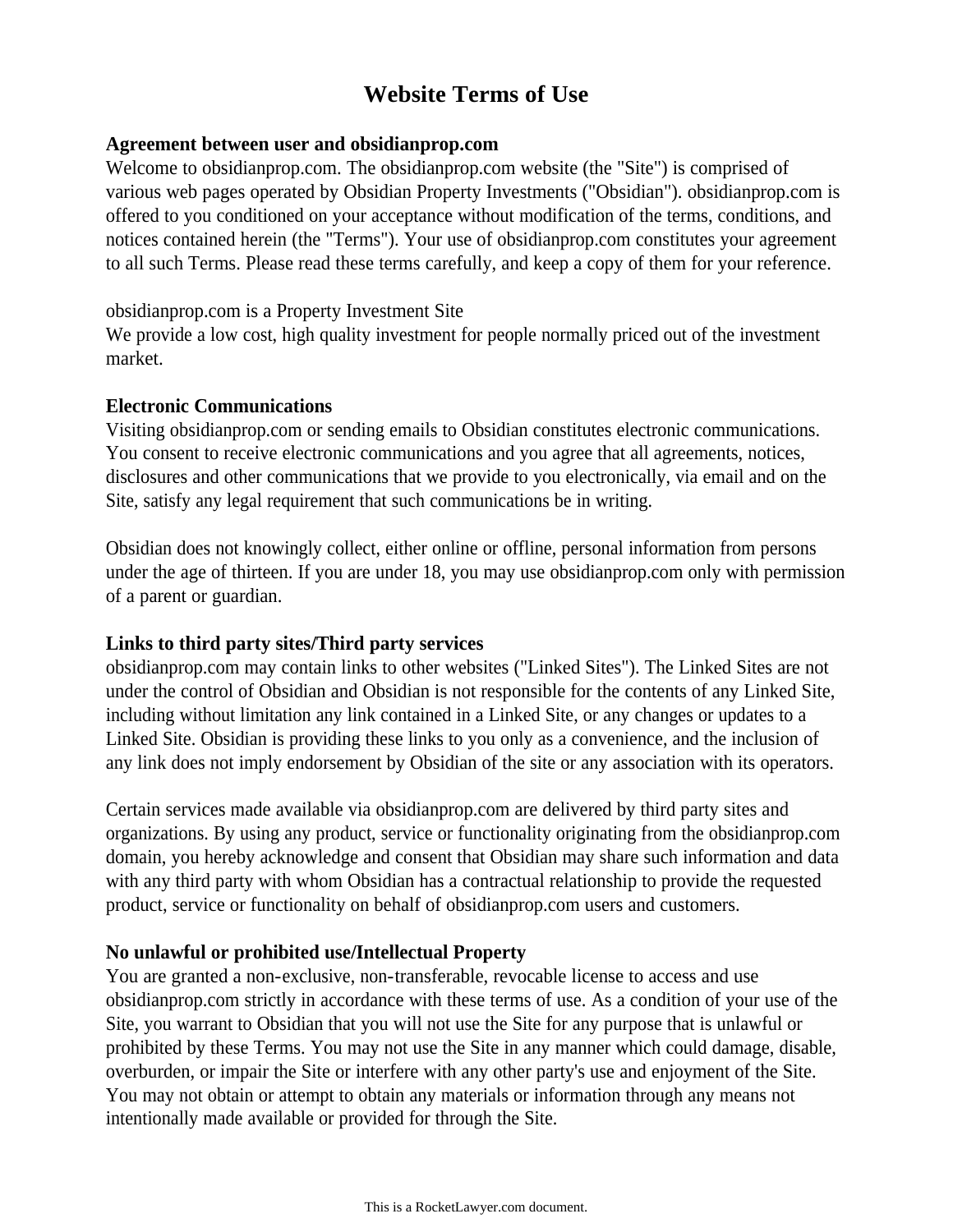All content included as part of the Service, such as text, graphics, logos, images, as well as the compilation thereof, and any software used on the Site, is the property of Obsidian or its suppliers and protected by copyright and other laws that protect intellectual property and proprietary rights. You agree to observe and abide by all copyright and other proprietary notices, legends or other restrictions contained in any such content and will not make any changes thereto.

You will not modify, publish, transmit, reverse engineer, participate in the transfer or sale, create derivative works, or in any way exploit any of the content, in whole or in part, found on the Site. Obsidian content is not for resale. Your use of the Site does not entitle you to make any unauthorized use of any protected content, and in particular you will not delete or alter any proprietary rights or attribution notices in any content. You will use protected content solely for your personal use, and will make no other use of the content without the express written permission of Obsidian and the copyright owner. You agree that you do not acquire any ownership rights in any protected content. We do not grant you any licenses, express or implied, to the intellectual property of Obsidian or our licensors except as expressly authorized by these Terms.

## **Third Party Accounts**

You will be able to connect your Obsidian account to third party accounts. By connecting your Obsidian account to your third party account, you acknowledge and agree that you are consenting to the continuous release of information about you to others (in accordance with your privacy settings on those third party sites). If you do not want information about you to be shared in this manner, do not use this feature.

#### **International Users**

The Service is controlled, operated and administered by Obsidian from our offices within the USA. If you access the Service from a location outside the USA, you are responsible for compliance with all local laws. You agree that you will not use the Obsidian Content accessed through obsidianprop.com in any country or in any manner prohibited by any applicable laws, restrictions or regulations.

#### **Indemnification**

You agree to indemnify, defend and hold harmless Obsidian, its officers, directors, employees, agents and third parties, for any losses, costs, liabilities and expenses (including reasonable attorneys' fees) relating to or arising out of your use of or inability to use the Site or services, any user postings made by you, your violation of any terms of this Agreement or your violation of any rights of a third party, or your violation of any applicable laws, rules or regulations. Obsidian reserves the right, at its own cost, to assume the exclusive defense and control of any matter otherwise subject to indemnification by you, in which event you will fully cooperate with Obsidian in asserting any available defenses.

#### **Liability disclaimer**

THE INFORMATION, SOFTWARE, PRODUCTS, AND SERVICES INCLUDED IN OR AVAILABLE THROUGH THE SITE MAY INCLUDE INACCURACIES OR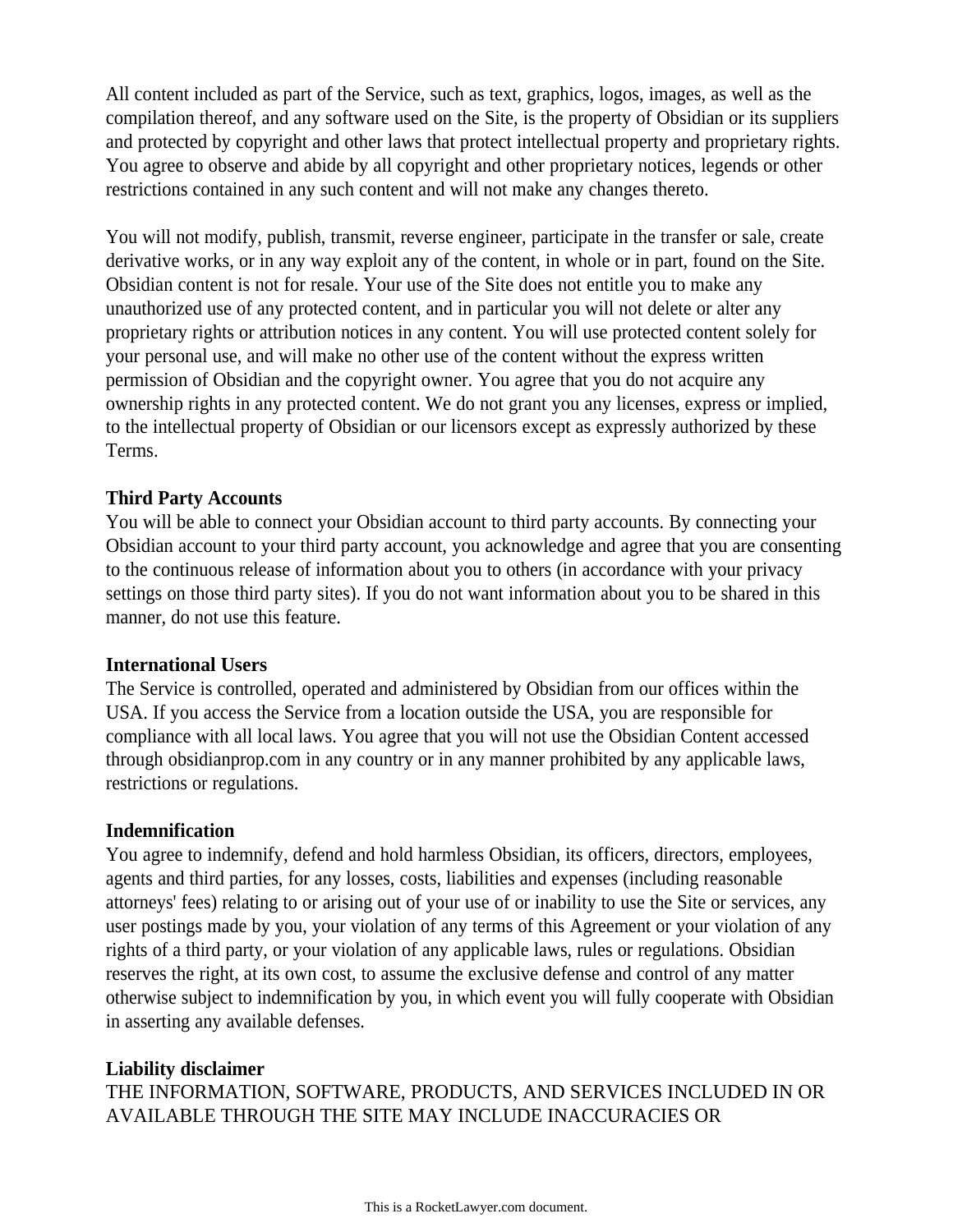TYPOGRAPHICAL ERRORS. CHANGES ARE PERIODICALLY ADDED TO THE INFORMATION HEREIN. OBSIDIAN PROPERTY INVESTMENTS AND/OR ITS SUPPLIERS MAY MAKE IMPROVEMENTS AND/OR CHANGES IN THE SITE AT ANY TIME.

OBSIDIAN PROPERTY INVESTMENTS AND/OR ITS SUPPLIERS MAKE NO REPRESENTATIONS ABOUT THE SUITABILITY, RELIABILITY, AVAILABILITY, TIMELINESS, AND ACCURACY OF THE INFORMATION, SOFTWARE, PRODUCTS, SERVICES AND RELATED GRAPHICS CONTAINED ON THE SITE FOR ANY PURPOSE. TO THE MAXIMUM EXTENT PERMITTED BY APPLICABLE LAW, ALL SUCH INFORMATION, SOFTWARE, PRODUCTS, SERVICES AND RELATED GRAPHICS ARE PROVIDED "AS IS" WITHOUT WARRANTY OR CONDITION OF ANY KIND. OBSIDIAN PROPERTY INVESTMENTS AND/OR ITS SUPPLIERS HEREBY DISCLAIM ALL WARRANTIES AND CONDITIONS WITH REGARD TO THIS INFORMATION, SOFTWARE, PRODUCTS, SERVICES AND RELATED GRAPHICS, INCLUDING ALL IMPLIED WARRANTIES OR CONDITIONS OF MERCHANTABILITY, FITNESS FOR A PARTICULAR PURPOSE, TITLE AND NON-INFRINGEMENT.

TO THE MAXIMUM EXTENT PERMITTED BY APPLICABLE LAW, IN NO EVENT SHALL OBSIDIAN PROPERTY INVESTMENTS AND/OR ITS SUPPLIERS BE LIABLE FOR ANY DIRECT, INDIRECT, PUNITIVE, INCIDENTAL, SPECIAL, CONSEQUENTIAL DAMAGES OR ANY DAMAGES WHATSOEVER INCLUDING, WITHOUT LIMITATION, DAMAGES FOR LOSS OF USE, DATA OR PROFITS, ARISING OUT OF OR IN ANY WAY CONNECTED WITH THE USE OR PERFORMANCE OF THE SITE, WITH THE DELAY OR INABILITY TO USE THE SITE OR RELATED SERVICES, THE PROVISION OF OR FAILURE TO PROVIDE SERVICES, OR FOR ANY INFORMATION, SOFTWARE, PRODUCTS, SERVICES AND RELATED GRAPHICS OBTAINED THROUGH THE SITE, OR OTHERWISE ARISING OUT OF THE USE OF THE SITE, WHETHER BASED ON CONTRACT, TORT, NEGLIGENCE, STRICT LIABILITY OR OTHERWISE, EVEN IF OBSIDIAN PROPERTY INVESTMENTS OR ANY OF ITS SUPPLIERS HAS BEEN ADVISED OF THE POSSIBILITY OF DAMAGES. BECAUSE SOME STATES/JURISDICTIONS DO NOT ALLOW THE EXCLUSION OR LIMITATION OF LIABILITY FOR CONSEQUENTIAL OR INCIDENTAL DAMAGES, THE ABOVE LIMITATION MAY NOT APPLY TO YOU. IF YOU ARE DISSATISFIED WITH ANY PORTION OF THE SITE, OR WITH ANY OF THESE TERMS OF USE, YOUR SOLE AND EXCLUSIVE REMEDY IS TO DISCONTINUE USING THE SITE.

#### **Termination/access restriction**

Obsidian reserves the right, in its sole discretion, to terminate your access to the Site and the related services or any portion thereof at any time, without notice. To the maximum extent permitted by law, this agreement is governed by the laws of the State of New York and you hereby consent to the exclusive jurisdiction and venue of courts in New York in all disputes arising out of or relating to the use of the Site. Use of the Site is unauthorized in any jurisdiction that does